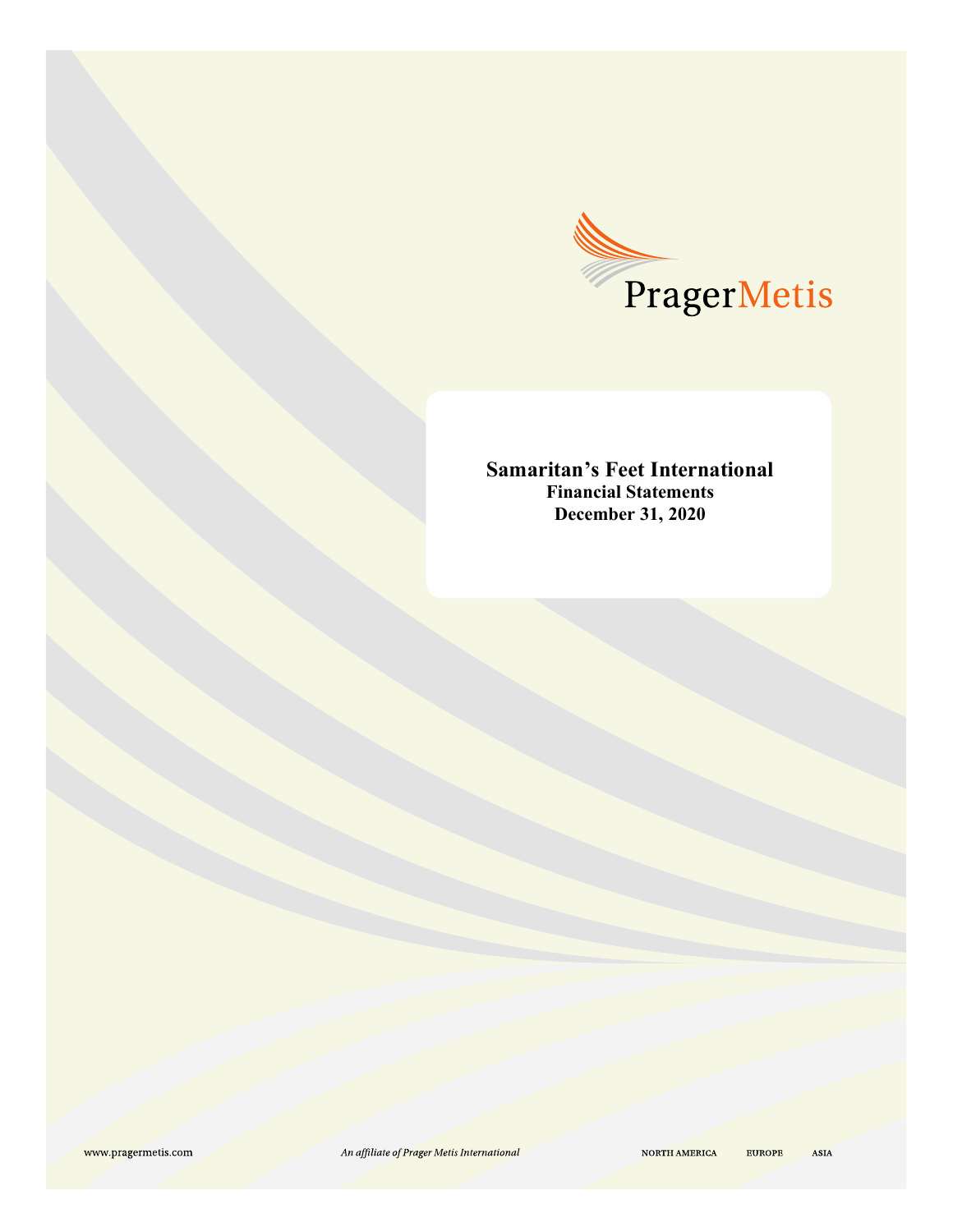| <b>Independent Auditor's Report</b>     | $1 - 2$  |
|-----------------------------------------|----------|
| <b>Financial Statements</b>             |          |
| <b>Statement of Financial Position</b>  | 3        |
| <b>Statement of Activities</b>          | 4        |
| <b>Statement of Functional Expenses</b> | 5        |
| <b>Statement of Cash Flows</b>          | 6        |
| <b>Notes to Financial Statements</b>    | $7 - 14$ |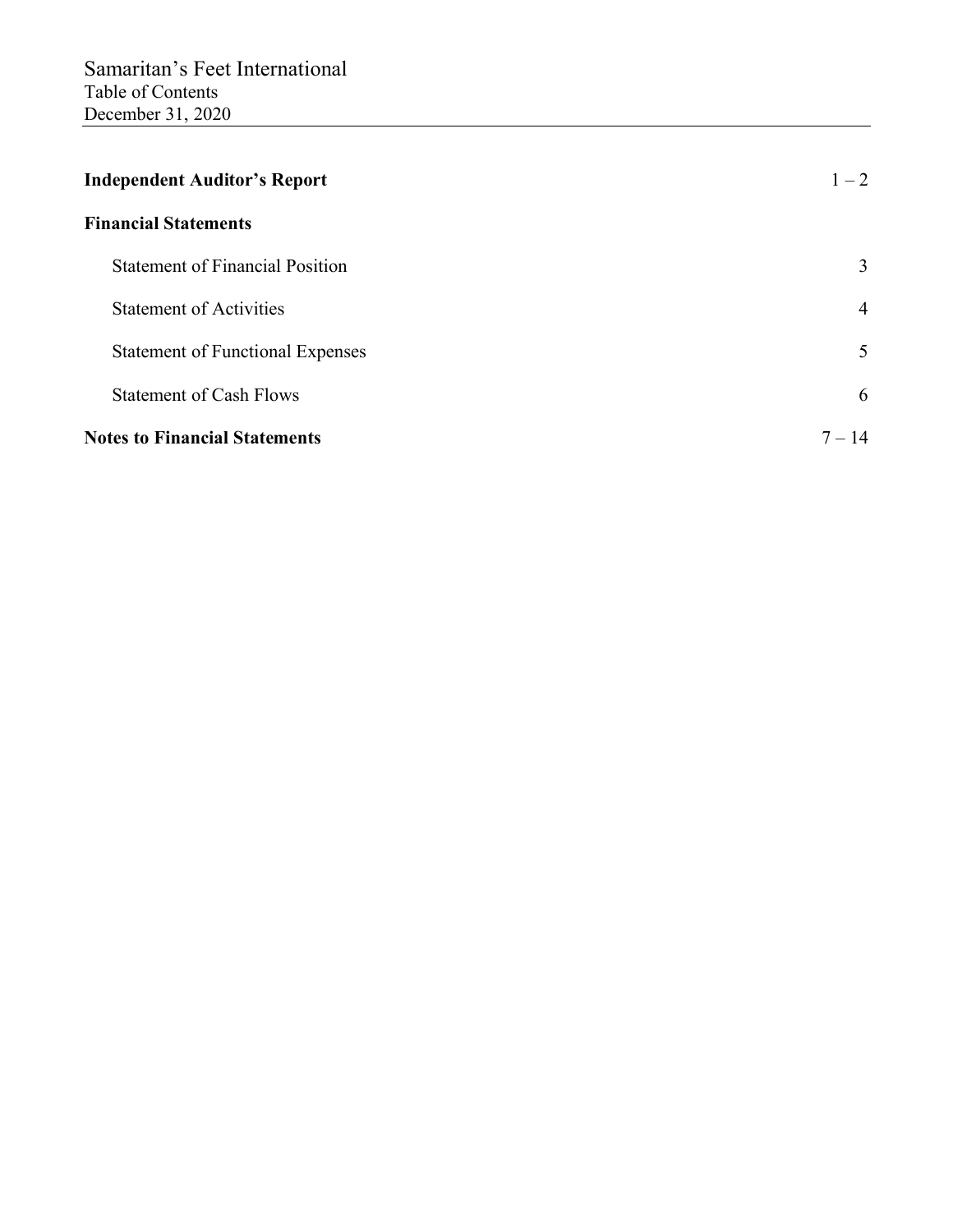

## **Independent Auditor's Report**

To the Board of Directors of Samaritan's Feet International

#### Prager Metis CPAs, PLLC

 $10815$  SIKES PLACE **SUITE 100** CHARLOTTE, NC 28277

T 704.841.9800 F 704.841.9802

www.pragermetis.com

## We have audited the accompanying financial statements of Samaritan's Feet International (a nonprofit organization), which comprise the statement of financial position as of December 31, 2020 and the related statements of activities, functional expenses, and cash flows for the year then ended, and the related notes to the financial statements.

#### **Management's Responsibility for the Financial Statements**

Management is responsible for the preparation and fair presentation of these financial statements in accordance with accounting principles generally accepted in the United States of America; this includes the design, implementation, and maintenance of internal control relevant to the preparation and fair presentation of financial statements that are free from material misstatement, whether due to fraud or error.

#### **Auditor's Responsibility**

Our responsibility is to express an opinion on these financial statements based on our audit. We conducted our audit in accordance with auditing standards generally accepted in the United States of America. Those standards require that we plan and perform the audit to obtain reasonable assurance about whether the financial statements are free from material misstatement.

An audit involves performing procedures to obtain audit evidence about the amounts and disclosures in the financial statements. The procedures selected depend on the auditor's judgment, including the assessment of the risks of material misstatement of the financial statements, whether due to fraud or error. In making those risk assessments, the auditor considers internal control relevant to the entity's preparation and fair presentation of the financial statements in order to design audit procedures that are appropriate in the circumstances, but not for the purpose of expressing an opinion on the effectiveness of the entity's internal control. Accordingly, we express no such opinion. An audit also includes evaluating the appropriateness of accounting policies used and the reasonableness of significant accounting estimates made by management, as well as evaluating the overall presentation of the financial statements.

We believe that the audit evidence we have obtained is sufficient and appropriate to provide a basis for our audit opinion.

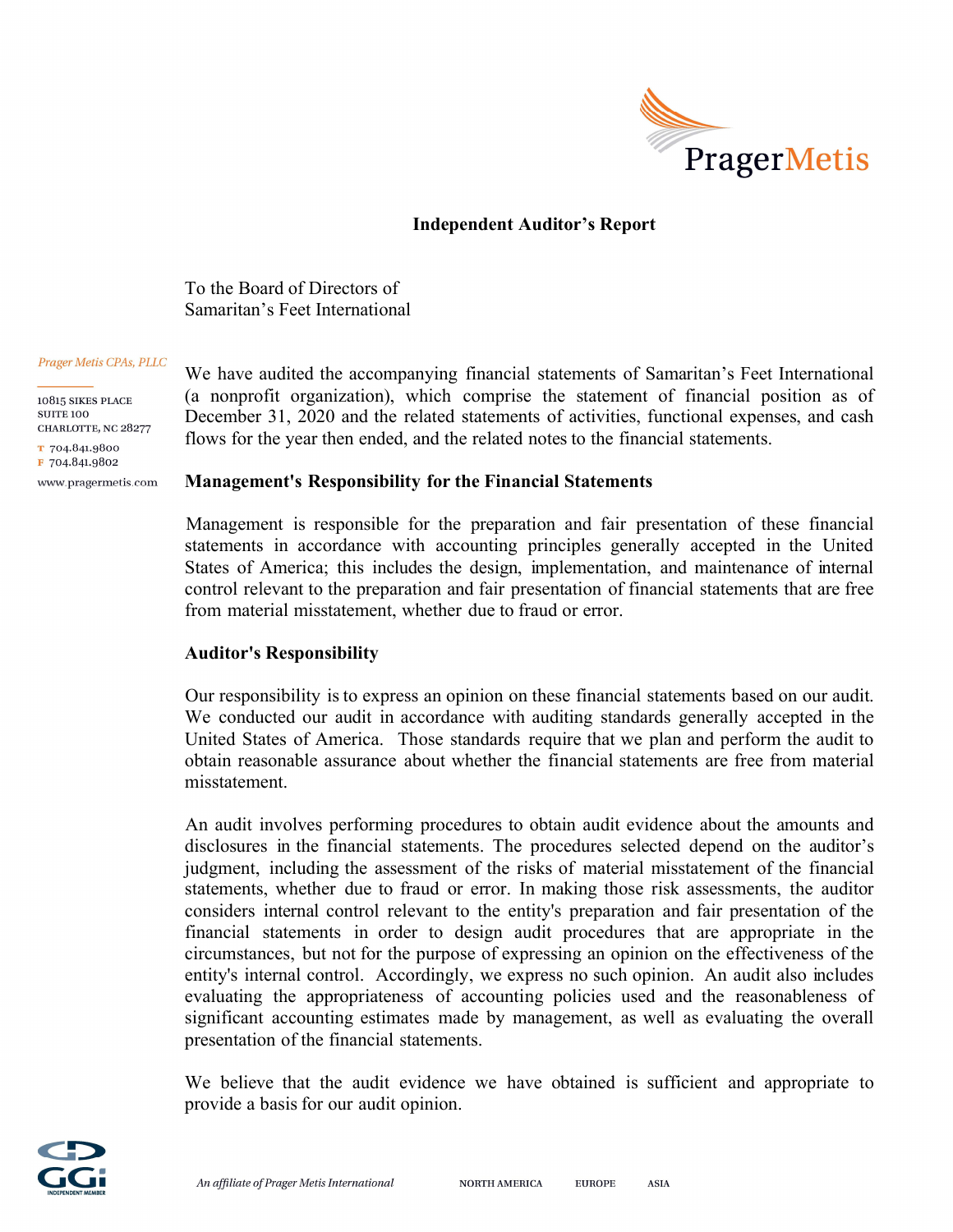

## **Opinion**

In our opinion, the financial statements referred to above present fairly, in all material respects, the financial position of Samaritan's Feet International as of December 31, 2020 and the changes in its net assets and its cash flows for the year then ended in accordance with accounting principles generally accepted in the United States of America.

Prager Metris CPA 5, PLLC

Prager Metis CPAs, PLLC Charlotte, North Carolina January 11, 2022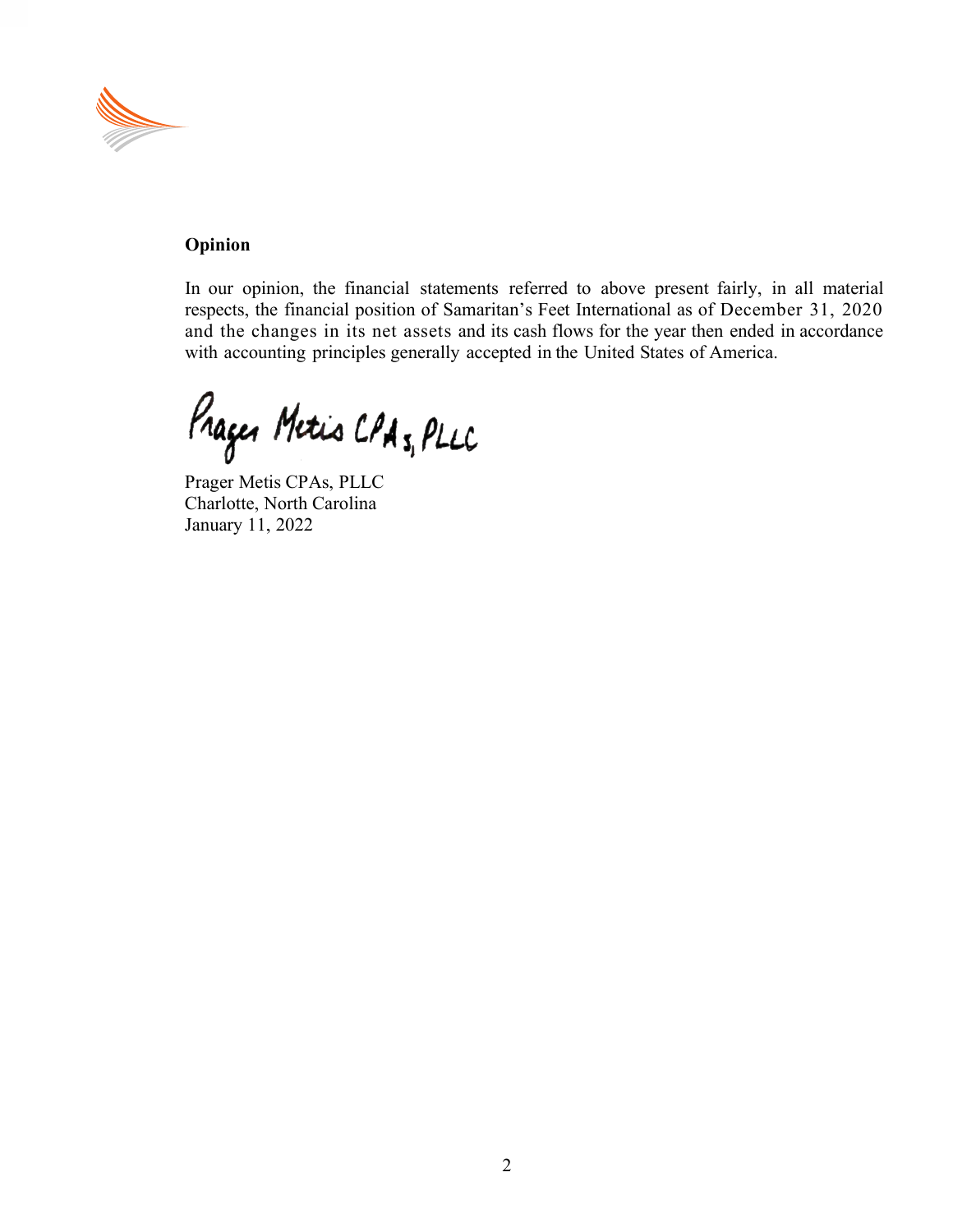# Samaritan's Feet International

Statement of Financial Position December 31, 2020

## **Assets**

| Current assets                                |                 |
|-----------------------------------------------|-----------------|
| Cash and cash equivalents                     | \$<br>2,948,565 |
| Contributions receivable, net                 | 15,828          |
| Unconditional promises to give, net           | 1,372,959       |
| Inventory                                     | 5,292,295       |
| Total current assets                          | 9,629,647       |
| Long-term unconditional promises to give, net | 3,841,610       |
| Property and equipment                        |                 |
| Vehicles                                      | 33,370          |
| Furniture, fixtures and equipment             | 148,591         |
| Total                                         | 181,961         |
| Accumulated depreciation                      | (161, 675)      |
| Total property and equipment                  | 20,286          |
| Deposits                                      | 6,778           |
| <b>Total assets</b>                           | \$13,498,321    |
| Liabilities and net assets                    |                 |
| Liabilities                                   |                 |
| Accounts payable and accrued expenses         | \$<br>53,806    |
| Line of credit                                | 100,000         |
| Economic Injury Disaster Loan payable         | 150,000         |
| Paycheck Protection Program loan payable      | 171,400         |
| Deferred rent expense                         | 2,234           |
| Unearned revenue                              | 192,842         |
| <b>Total liabilities</b>                      | 670,282         |
| Net assets                                    |                 |
| Without donor restrictions                    | (228, 825)      |
| With donor restrictions                       | 13,056,864      |
| <b>Total net assets</b>                       | 12,828,039      |
| <b>Total liabilities and net assets</b>       | \$13,498,321    |

The accompanying notes are an integral part of these financial statements.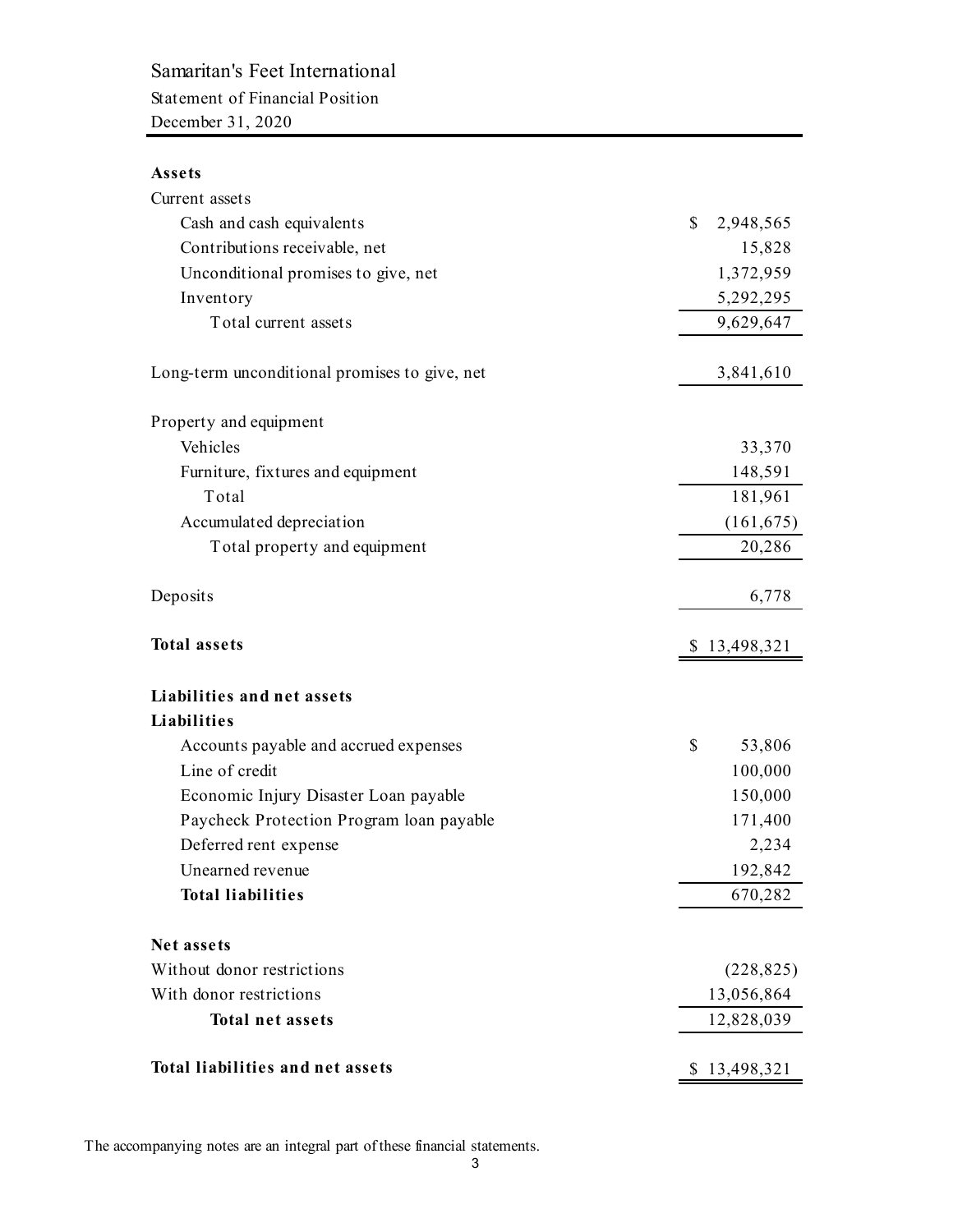## Samaritan's Feet International Statement of Activities Year Ended December 31, 2020

|                                      |                           | Without    |                           | With        |              |            |
|--------------------------------------|---------------------------|------------|---------------------------|-------------|--------------|------------|
|                                      | <b>Donor Restrictions</b> |            | <b>Donor Restrictions</b> |             | <b>Total</b> |            |
| Revenue                              |                           |            |                           |             |              |            |
| Contributions and grants             | \$                        | 2,327,818  | \$                        | 1,000,000   | \$           | 3,327,818  |
| Capital Campaign                     |                           |            |                           | 6,764,569   |              | 6,764,569  |
| Champions of Hope                    |                           | 414,790    |                           |             |              | 414,790    |
| Missions                             |                           | 146,777    |                           |             |              | 146,777    |
| In-kind donations                    |                           |            |                           | 2,631,639   |              | 2,631,639  |
| Other                                |                           | 34,393     |                           |             |              | 34,393     |
| Net assets released from restriction |                           |            |                           |             |              |            |
| Satisfaction of program restrictions |                           | 3,431,642  |                           | (3,431,642) |              |            |
| <b>Total revenue</b>                 |                           | 6,355,420  |                           | 6,964,566   |              | 13,319,986 |
| <b>Expenses</b>                      |                           |            |                           |             |              |            |
| Programservices                      |                           | 6,149,089  |                           |             |              | 6,149,089  |
| Management and general               |                           | 337,600    |                           |             |              | 337,600    |
| Fundraising                          |                           | 257,510    |                           |             |              | 257,510    |
| <b>Total expenses</b>                |                           | 6,744,199  |                           |             |              | 6,744,199  |
| Change in net assets                 |                           | (388, 779) |                           | 6,964,566   |              | 6,575,787  |
| Net assets, beginning of year        |                           | 159,954    |                           | 6,092,298   |              | 6,252,252  |
| Net assets, end of year              | S                         | (228, 825) | \$                        | 13,056,864  | S            | 12,828,039 |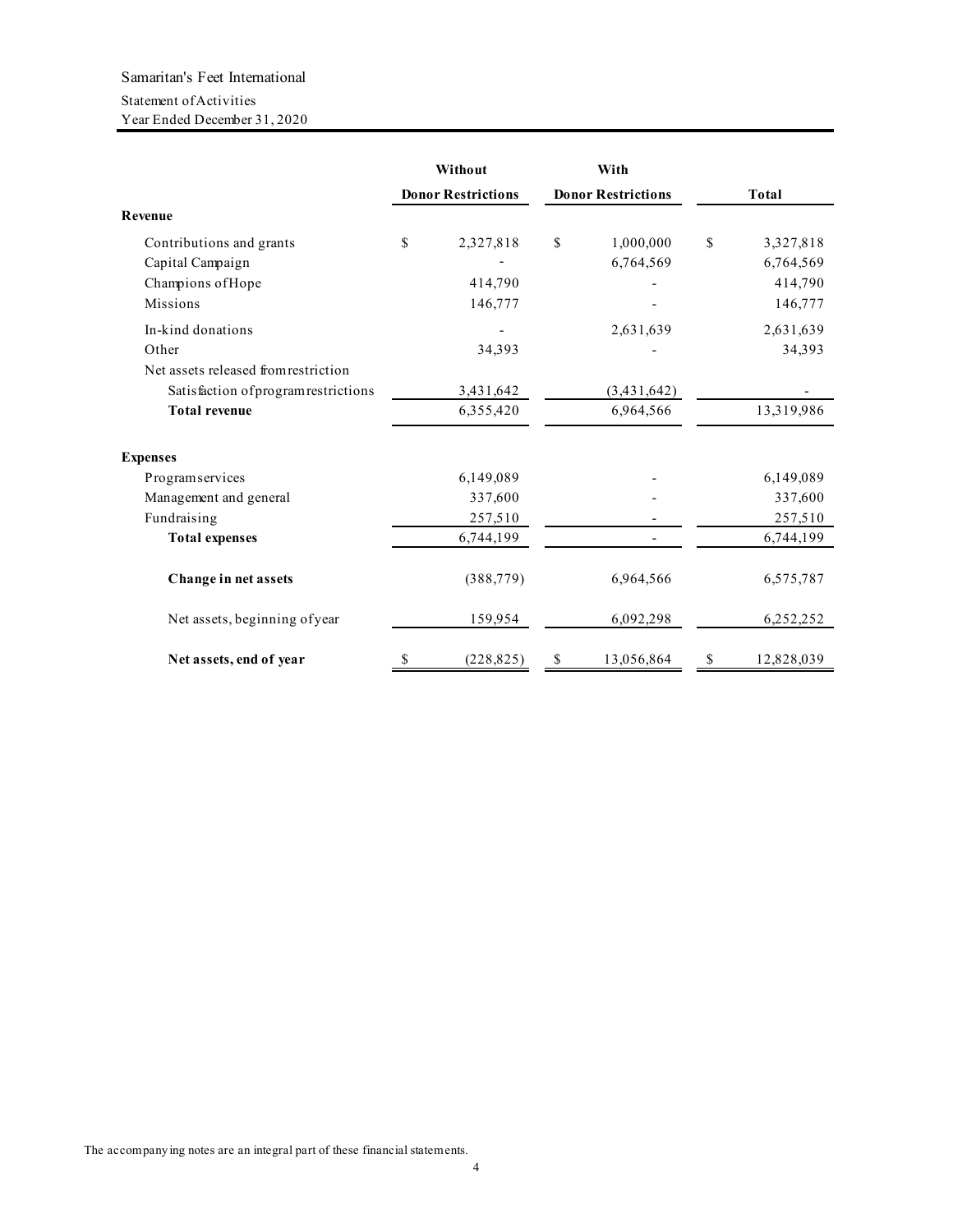#### Samaritan's Feet International

#### Statement of Functional Expenses

Year Ended December 31, 2020

|                                    | Program<br><b>Services</b> | Management<br>and General | <b>Fundraising</b> | <b>Total</b>    |
|------------------------------------|----------------------------|---------------------------|--------------------|-----------------|
|                                    |                            |                           |                    |                 |
| Personnel                          |                            |                           |                    |                 |
| Salaries                           | 1,018,579<br>\$.           | \$<br>167,163             | \$<br>114,525      | \$<br>1,300,267 |
| Payroll taxes                      | 63,186                     | 3,717                     | 7,434              | 74,337          |
| <b>Total</b>                       | 1,081,765                  | 170,880                   | 121,959            | 1,374,604       |
| Other                              |                            |                           |                    |                 |
| Domestic assistance                | 1,147,261                  |                           |                    | 1,147,261       |
| International assistance           | 3,259,533                  |                           |                    | 3,259,533       |
| Professional services              | 5,000                      | 7,494                     |                    | 12,494          |
| Advertising and promotional        | 39,751                     |                           | 92,752             | 132,503         |
| Information and technology         |                            | 94,759                    |                    | 94,759          |
| Occupancy                          | 244,160                    | 28,725                    | 14,362             | 287,247         |
| Travel                             | 7,811                      | 3,125                     | 20,309             | 31,245          |
| Insurance                          | 39,308                     |                           |                    | 39,308          |
| Transportation and travel          | 3,709                      | 206                       | 206                | 4,121           |
| Contract services                  | 36,220                     |                           |                    | 36,220          |
| Warehouse and logistics            | 104,326                    |                           |                    | 104,326         |
| Office expenses                    | 130,469                    | 15,349                    | 7,675              | 153,493         |
| Interest expense                   | 3,019                      | 9,057                     |                    | 12,076          |
| Other                              | 42,560                     | 7,511                     |                    | 50,071          |
| <b>Total</b>                       | 5,063,127                  | 166,226                   | 135,304            | 5,364,657       |
| Total expenses before depreciation | 6,144,892                  | 337,106                   | 257,263            | 6,739,261       |
| Depreciation expense               | 4,197                      | 494                       | 247                | 4,938           |
| <b>Total expenses</b>              | 6,149,089<br>\$            | \$<br>337,600             | \$<br>257,510      | 6,744,199<br>\$ |

The accompanying notes are an integral part of these financial statements.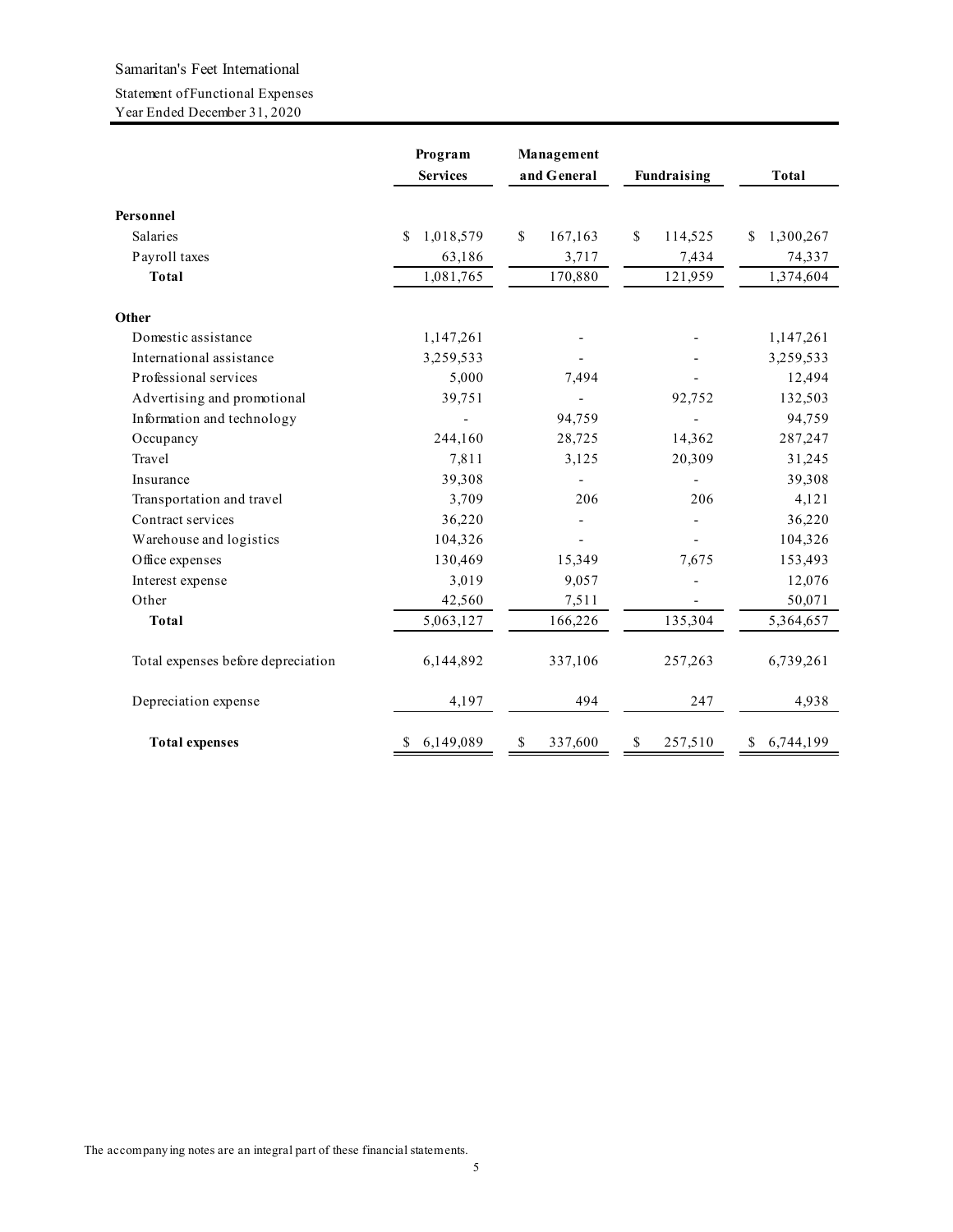## Statement of Cash Flows Year Ended December 31, 2020 Samaritan's Feet International

| Cash flows from operating activities                               |              |
|--------------------------------------------------------------------|--------------|
| Change in net assets                                               | \$6,575,787  |
| Adjustments to reconcile change in net assets                      |              |
| to net cash provided by operating activies                         |              |
| Depreciation                                                       | 4,938        |
| In-kind donations                                                  | (2,631,639)  |
| Unconditional promises to give, net                                | (5,214,569)  |
| (Increase) decrease in                                             |              |
| Receivables                                                        | 74,653       |
| Inventory                                                          | 3,431,642    |
| Prepaid expenses and other assets                                  | 178          |
| Increase (decrease) in                                             |              |
| Accounts payable and accrued expenses                              | (19, 257)    |
| Deferred rent expense                                              | (12, 675)    |
| Unearned revenue                                                   | 157,737      |
| Deposits                                                           | (178)        |
| Net cash provided by operating activities                          | 2,366,617    |
| Cash flows from investing activities                               |              |
| Purchases of property and equipment                                | (15, 057)    |
| Net cash used in investing activities                              | (15, 057)    |
| Cash flows from financing activities                               |              |
| Net repayment on line of credit                                    | (102, 590)   |
| Proceeds from Economic Injury Disaster Loan                        | 150,000      |
| Proceeds from Paycheck Protection Program loan                     | 171,400      |
| Net cash provided by financing activities                          | 218,810      |
|                                                                    |              |
| Net increase in cash and cash equivalents                          | 2,570,370    |
| Cash and cash equivalents, beginning of year                       | 378,195      |
| Cash and cash equivalents, end of year                             | \$2,948,565  |
| Supplemental disclosure of cash flow information:<br>Interest paid | \$<br>12,076 |

The accompanying notes are an integral part of these financial statements.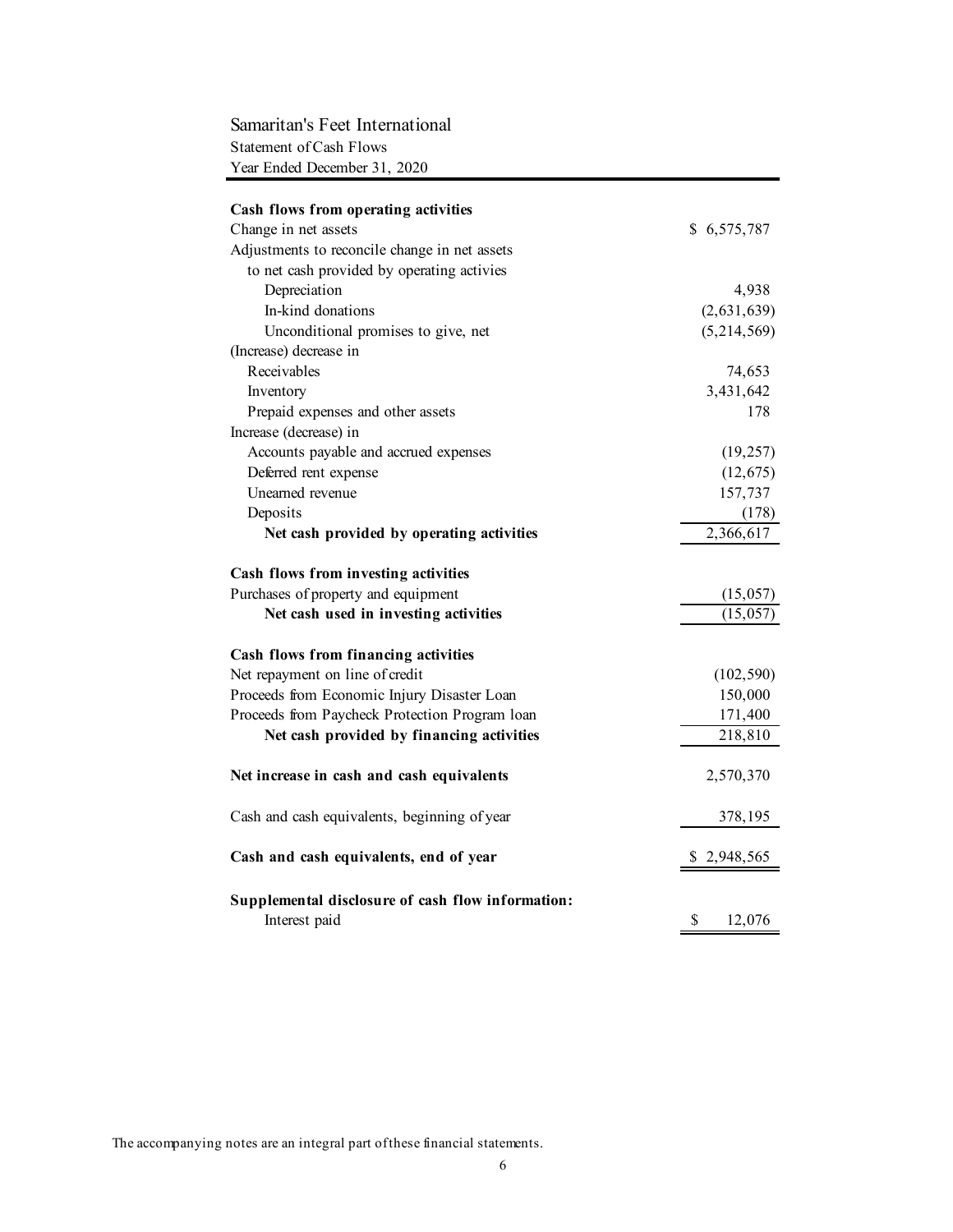### **Note 1 Organization and Purpose**

 Samaritan's Feet International ("SFI" or the "Organization") is a North Carolina nonprofit corporation. The Organization is located in Charlotte, North Carolina, and exists to provide shoes to alleviate human suffering. It does this by distributing purchased or donated new shoes nationally and internationally. The Organization's mission statement is "To distribute 10 million pairs of shoes to 10 million children across the world over the course of 10 years."

#### **Funding Sources**

 Activities of the Organization are financed principally by contributions from individuals, congregations, and public and private organizations.

## **Note 2 Summary of Significant Accounting Policies**

#### **Basis of Presentation**

 The accompanying financial statements have been prepared on the accrual basis of accounting in accordance with accounting principles generally accepted in the United States of America (GAAP). Net assets and revenue, expenses, gains, and losses are classified based on the existence or absence of donor-imposed restrictions. Accordingly, net assets and changes therein are classified and reported as follows:

*Net assets without donor restrictions* consist of amounts currently available for use in the dayto-day operation of the Organization and are not subject to donor-imposed requirements. This class also includes assets previously restricted where restrictions have expired or been met. Net assets may also be designated by the Board of Directors for various purposes.

*Net assets with donor restrictions* are subject to donor-imposed stipulations that may or will be met, either by actions of the Organization and/or the passage of time. When a restriction expires, that is when a stipulated time restriction ends or purpose restriction is accomplished, net assets with donor restrictions are reclassified to net assets without donor restrictions and reported in the statement of activities as net assets released from restrictions. Net assets received with restrictions that are met in the same reporting period are included in net assets without donor restrictions. Other donor restrictions are perpetual in nature, whereby the donor has stipulated the funds be maintained in perpetuity.

 All net assets except inventory and Capital Campaign contributions are without donor restrictions at December 31, 2020. Inventory is restricted and must be distributed in accordance with the Organization's mission. Capital Campaign contributions are restricted until expended on the Organization's new headquarters.

#### **Cash and Cash Equivalents**

 For financial statement purposes, the Organization considers deposits that can be redeemed on demand and investments that have original maturities of less than three months, when purchased, to be cash equivalents.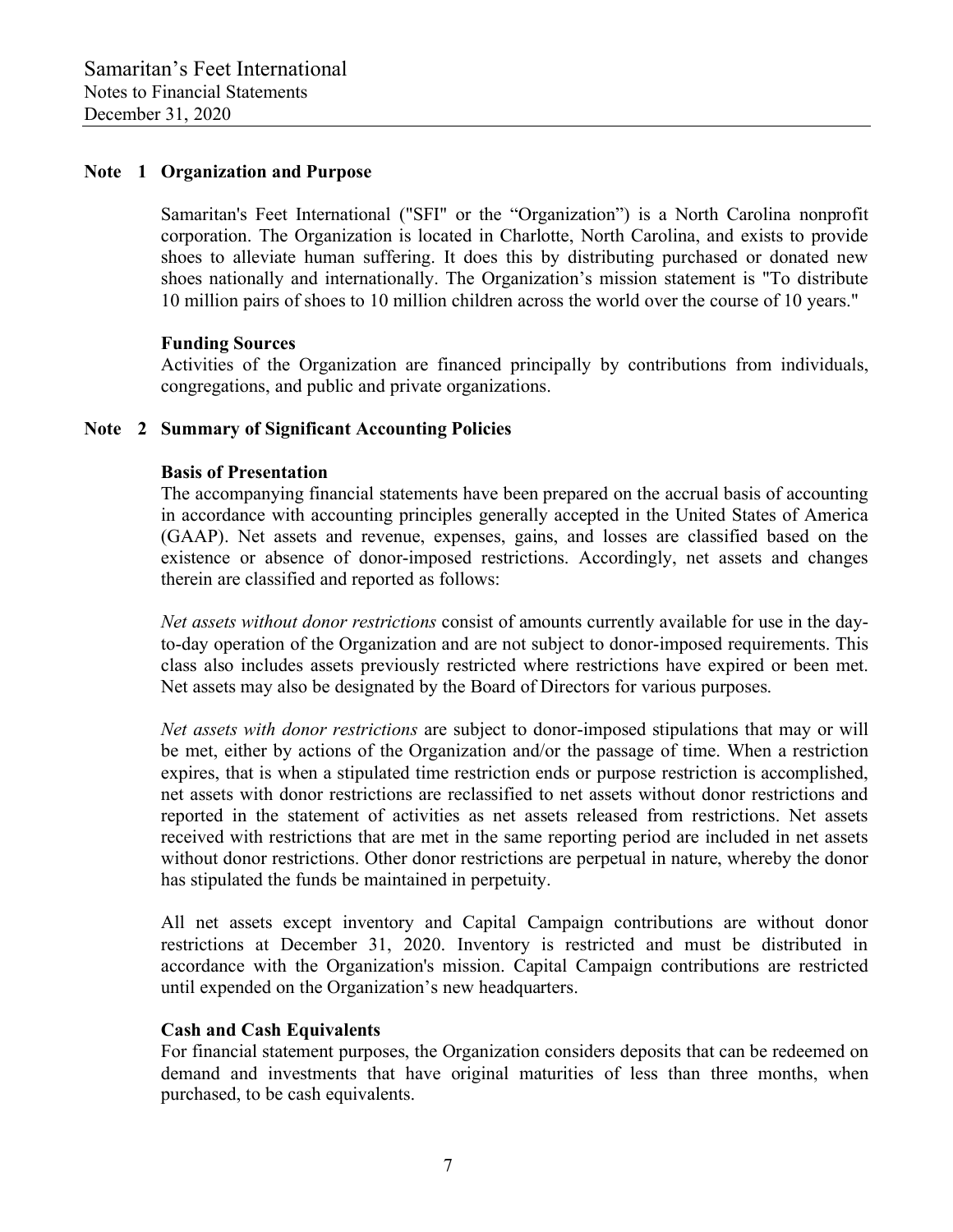## **Note 2 Summary of Significant Accounting Policies (continued)**

#### **Contributions and Other Receivables**

 Contribution and other receivables are periodically reviewed by management for collectability. Bad debts are provided for on the allowance method based on historical experience and management's evaluation of outstanding contributions and other receivables. Amounts are written off when they are deemed uncollectible. As of December 31, 2020, all receivables were considered by management to be fully collectible. All contribution and other receivables other than unconditional promises to give for the Capital Campaign are due within one year of December 31, 2020. See Note 3.

#### **Property and Equipment**

 Property and equipment exceeding \$500 of value are recorded at cost if purchased or fair market value if donated. Costs that improve or extend the useful lives of assets are capitalized. Amounts paid for maintenance and repairs are expensed as incurred. Depreciation is computed using an accelerated method over the estimated useful lives of the assets, which varies from five years for vehicles to five or seven years for furniture, fixtures, and equipment. Depreciation expense for the year ended December 31, 2020 was \$4,938.

#### **Unearned Revenue**

 The Organization collects funds for events and mission trips that occur in future periods. The balance related to these activities was \$192,842 as of December 31, 2020.

#### **Revenue Recognition**

 The Organization recognizes grants and donor contributions upon the earlier of receipt or when unconditionally promised. Grants and donor contributions without donor-imposed restrictions are reported as net assets without restrictions. Grants and donor contributions with donor-imposed restrictions are reported as net assets with donor restrictions and are then reclassified to net assets without donor restrictions when the restrictions have been satisfied. Unconditional promises to give are recorded as promises are made. Conditional promises to give are not included as contributions until such time as the conditions are substantially met. Grants and donor contributions to be received over more than one fiscal year are recorded at the present value of the contribution if the present value discount is material.

#### **Recorded Donated Services and Goods**

 Donated services are reported as contributions when the services (a) create or enhance nonfinancial assets or (b) would be purchased if they had not been provided by contribution, require specialized skills, and are provided by individuals possessing those skills. Donated equipment or materials, if significant, are included in support at fair value. The Organization recorded no contributed services and \$2,631,639 of donated goods for the year ended December 31, 2020.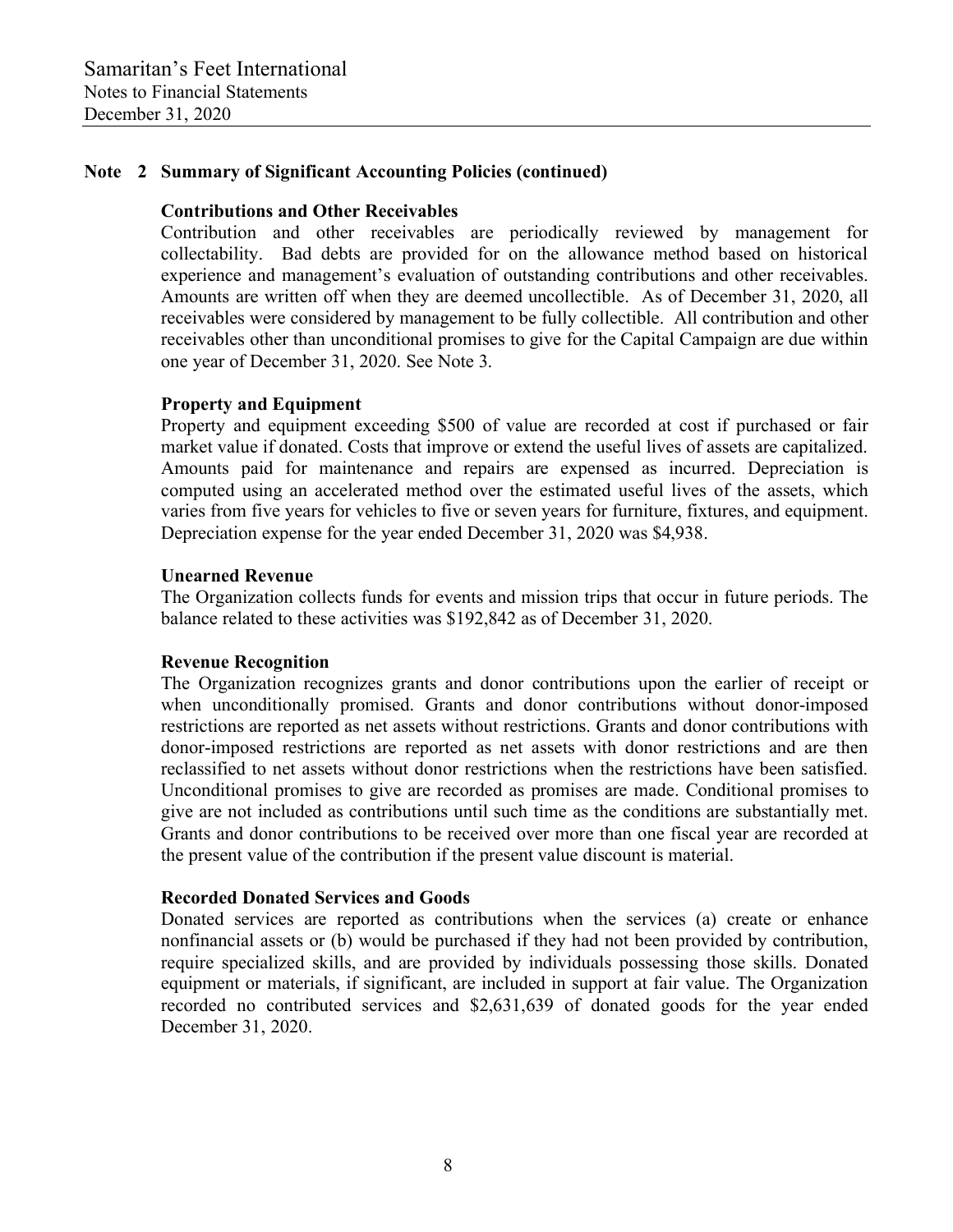## **Note 2 Summary of Significant Accounting Policies (continued)**

#### **Other Donated Goods and Services**

 Many individuals volunteer their time and perform a variety of tasks that assist the Organization with specific assistance programs and various assignments. Also, the Organization receives clothing and similar noncash contributions, which are distributed or donated to other nonprofit organizations for distribution.

## **Adoption of New Accounting Standards**

#### **Revenue Recognition**

In May 2014, the Financial Accounting Standards Board ("FASB") issued Accounting Standards Update ("ASU") No. 2014-09, *Revenue from Contracts with Customers* (Topic 606). The ASU and all subsequently issued clarifying ASUs replaced most existing revenue recognition guidance in GAAP. The ASU also required expanded disclosures relating to the nature, amount, timing, and uncertainty of revenue and cash flows arising from contracts with customers. The Organization adopted the new standard effective January 1, 2020. Based on the Organization's analysis of the standard and review of contracts with customers, the timing and amount of revenue recognized under the new guidance is consistent with revenue recognition under the previous guidance.

## **Advertising**

 Advertising costs are expensed as incurred. Advertising and promotional costs totaled \$132,503 for the year ended December 31, 2020.

## **Functional Allocation of Expenses**

 Expenses are allocated to program services, management and general, and fundraising based on management's estimates of time spent performing tasks associated with these activities and various allocation methods appropriate to the type of expense.

#### **Fair Values of Financial Instruments**

 The following methods and assumptions are used by the Organization in estimating its fair value disclosures for financial instruments:

*Cash equivalents and unconditional promises to give* – The carrying amounts reported in the consolidated statement of financial position approximate fair values because of the short maturities of those instrument.

 *Long-term unconditional promises to give* – The fair values of promises to give that are due in more than one year are estimated by discounting the future cash flows using a risk-adjusted rate of return.

*Line of credit* – The carrying amount approximates the fair value because of the variable interest rate and short-term maturity of the instrument.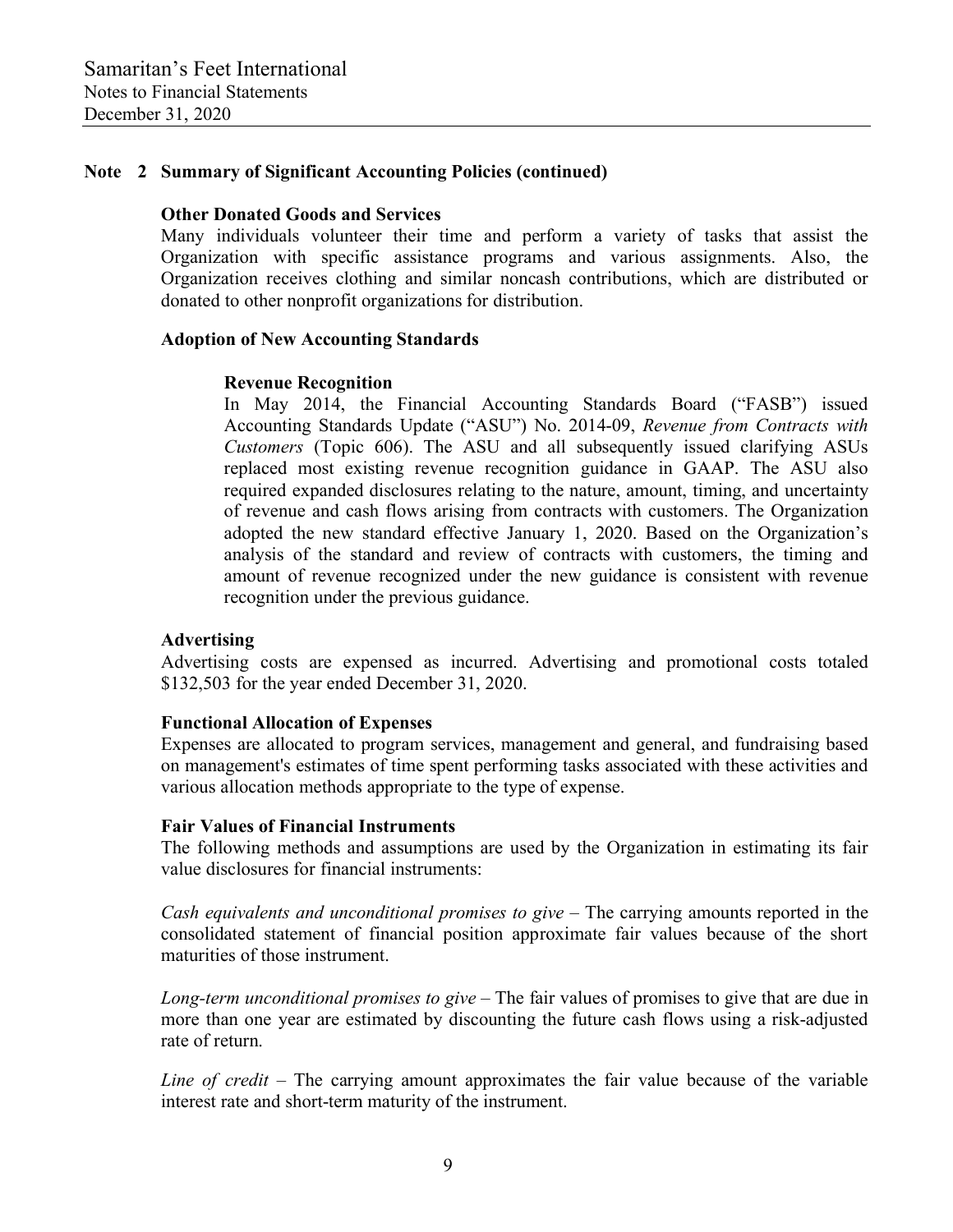## **Note 2 Summary of Significant Accounting Policies (continued)**

### **Federal Income Tax Status**

The Organization is exempt from federal income tax under Section  $501(c)(3)$  of the Internal Revenue Code and is not a private foundation as defined by Section 509(a) of the Internal Revenue Code. GAAP requires an organization to recognize a tax benefit or expense from an uncertain tax position only if it is more likely than not that the tax position will be sustained on examination by the taxing authorities, based on the technical merits of the position. The Organization had no uncertain tax positions as of December 31, 2020.

## **Use of Estimates**

 The preparation of the financial statements in conformity with GAAP requires management to make estimates and assumptions that affect certain reported amounts of assets and liabilities and disclosures of contingent assets and liabilities at the date of the financial statements and the reported amounts of support, revenue and expenses during the reporting period. Actual results could differ from those estimates.

## **Note 3 Promises to Give**

 In 2020, the Organization launched a Capital Campaign to raise money for a new headquarters. During the year, \$7,005,000 of unconditional promises to give were pledged. Pledges and contributions from the campaign are restricted for the building purchase and related expenditures. Collections on promises to give totaled \$1,550,000 at December 31, 2020.

Unconditional promises to give at December 31, 2020 are as follows:

| Due in one year or less              |   | 1,372,959  |
|--------------------------------------|---|------------|
| Due in one to five years             |   | 4,012,793  |
| Due in more than five years          |   | 69,248     |
| Total unconditional promises to give |   | 5,455,000  |
| Less: discounts to net present value |   | (240, 431) |
| Net unconditional promises to give   | S | 5,214,569  |

 Unconditional promises to give with due dates extending beyond one year are discounted using a rate of 2% per year.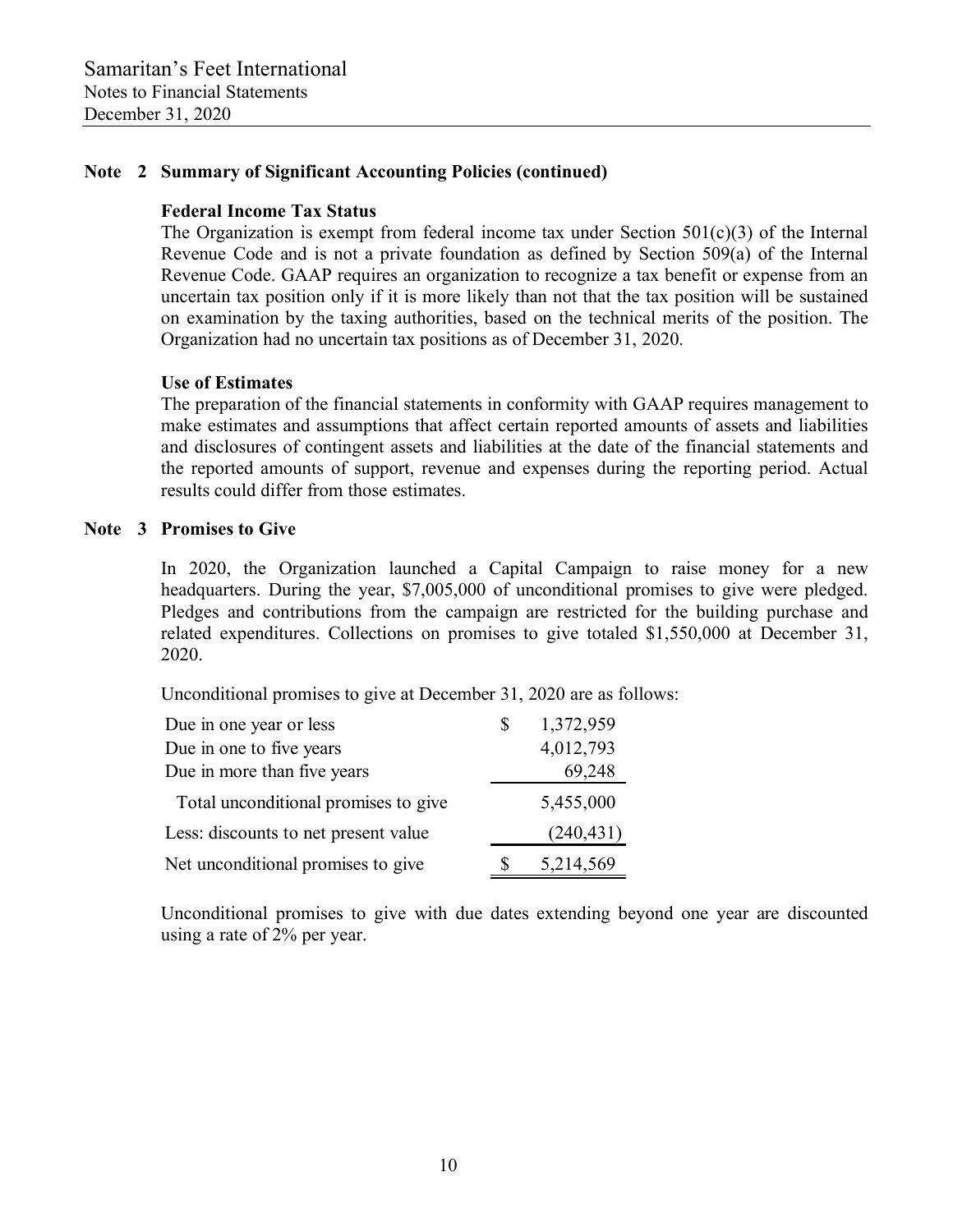#### **Note 4 Inventory**

 Inventory is stated at a weighted average cost. Inventory received in-kind is valued based on management's estimate of fair value for each item at the date the contribution is received. Inventory is warehoused at the Organization's warehouses in Charlotte, North Carolina unless in transit. At December 31, 2020, inventory consisted of 639,068 pairs of shoes which had not been distributed.

#### **Note 5 Line of Credit**

 The Organization has a line of credit with a financial institution which provides for borrowings up to \$275,000. This agreement expired on October 17, 2020 and was renewed through October 17, 2021. The line of credit accrues interest at the greater of a floating rate equal to the index plus 1.7% or the Floor Rate of 5.0%. The rate at December 31, 2020 was 4.95%. Interest expense related to the line of credit totaled \$12,076 for the year ended December 31, 2020. The outstanding balance at December 31, 2020 on this line of credit was \$100,000.

#### **Note 6 Paycheck Protection Program Loan Payable**

In response to the COVID-19 pandemic, the Paycheck Protection Program ("PPP") was established under the Coronavirus Aid, Relief and Economic Security Act ("CARES Act") and administered by the Small Business Administration ("SBA"). Organizations who meet the eligibility requirements set forth by the PPP could qualify for PPP loans. If the loan proceeds are fully utilized to pay qualified expenses, the full principal amount of the PPP loan, along with any accrued interest, may qualify for loan forgiveness, subject to potential reduction based on the level of full-time employees maintained by the Organization.

In March 2020, the Organization entered into a loan agreement (the "Loan Agreement") in the amount of \$171,400 under the PPP provided by a qualified lender as defined by the SBA.

Funds from the loan may only be used for eligible purposes, including payroll costs, costs used to continue group health care benefits, mortgage payments, rent and utilities (collectively, "Qualifying Expenses"). Under the terms of the PPP, the loan may be forgiven if the proceeds are used for Qualifying Expenses and the Organization meets other conditions as described in the CARES Act. The loan is classified as a current liability in the accompanying consolidated statement of financial position. The principal and accrued interest in the amount of \$171,400 was forgiven in January 2021.

## **Note 7 Economic Injury Disaster Loan**

In May 2020, the Organization entered into an Economic Injury Disaster Loan ("EIDL") though the SBA in the amount of \$150,000. The Loan bears interest at 2.75%. Loan payments are due monthly for thirty years from the date of the promissory note and deferred until May 2021. The Loan is collateralized by all tangible and intangible property held by the Organization.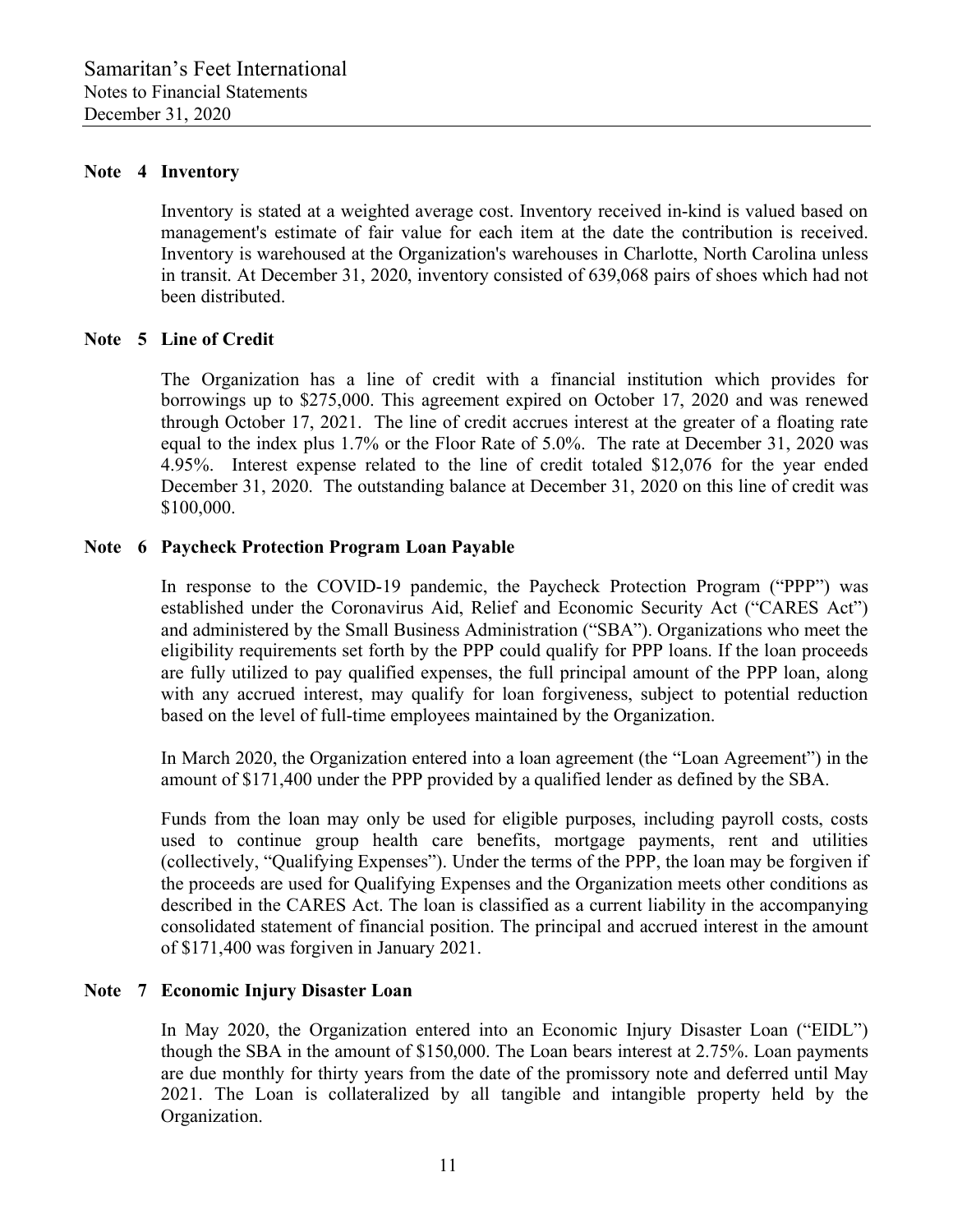## **Note 7 Economic Injury Disaster Loan (continued)**

Future minimum payments due under the EIDL are as follows:

Year ended December 31:

| 2021       | \$<br>- |
|------------|---------|
| 2022       | 2,072   |
| 2023       | 3,670   |
| 2024       | 3,772   |
| 2025       | 3,877   |
| Thereafter | 136,609 |
| Total      | 150,000 |

#### **Note 8 Operating Lease**

 The Organization leases its office and warehouse under an operating lease agreement through February 28, 2021. The Organization records rent expense on a straight-line basis over the lease term. The difference between the payments and expense in any period is recorded as deferred rent, which is \$2,234 at December 31, 2020. Rent expense was \$134,939 for the year ended December 31, 2020 and is included as a component of occupancy on the statement of functional expenses. Future minimum payments due under the operating lease agreement were as follows:

Year ended December 31:

2021 \$ 24,724

## **Note 9 Concentrations of Risk**

 During the year ended December 31, 2020, the Organization received 97 percent of its in-kind donated shoes from two companies. If the Organization did not receive large in-kind donations from these companies or others like it, its operations could be significantly affected.

 Cash held in bank accounts is insured up to \$250,000 by the Federal Deposit Insurance Corporation (FDIC). As of December 31, 2020, the Organization's uninsured cash balances totaled \$2,644,357. The Organization has not experienced any losses on such amounts and management believes it is not exposed to any significant credit risk on its cash.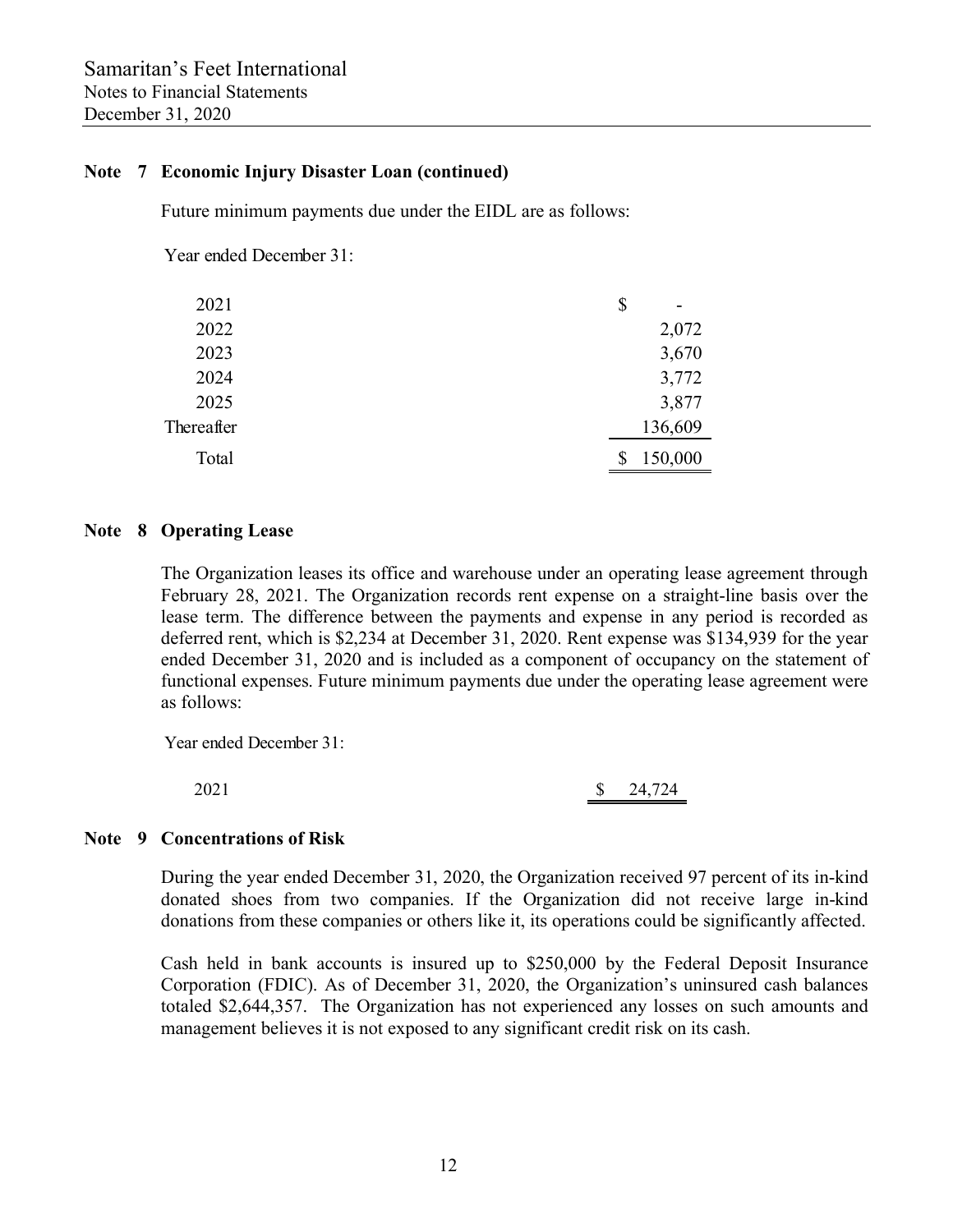### **Note 10 Financial Assets Available to Meet Cash Needs**

 The following reflects the Organization's financial assets as of the statement of financial position date, reduced by amounts not available for general use because of contractual or donor-imposed restrictions within one year of the statement of financial position date.

| Financial assets, at year end                                                             | 8,178,962   |
|-------------------------------------------------------------------------------------------|-------------|
| Less: those unavailable for general expenditures within                                   |             |
| one year, due to:                                                                         |             |
| Contractual or donor-imposed restrictions                                                 |             |
| World Shoe R&D                                                                            | (1,000,000) |
| Capital Campaign                                                                          | (6,764,569) |
| Financial assets available to meet cash needs<br>for general expenditures within one year | 414,393     |
|                                                                                           |             |

#### **Note 11 Related Party Transactions**

 The Organization does business with two related parties, Barefoot Global LLC and Barefoot Legacies, Inc., who have the same individuals as their President & CEO and Executive Vice President. Barefoot Global manufactures and owns the proprietary information to the World Shoe, which the Organization purchases and distributes. The transactions between Barefoot Legacies Group, Inc. and the Organization consist of speaker's fees and book sales.

 At December 31, 2020, the Organization had a contract with Barefoot Global for the purchase of shoe inventory to be delivered after year end. The contract was for \$102,000 with \$50,000 paid as a deposit prior to year end. The remaining amount was paid subsequent to year end.

Related party transactions for the year ended December 31, 2020 are as follows:

| <b>Barefoot Global, LLC</b>         |   |        |
|-------------------------------------|---|--------|
| Inventory deposit for shoe purchase | S | 50,000 |
| <b>Barefoot Legacies, Inc.</b>      |   |        |
| Book purchases                      |   | 10,500 |
| Speaker's fees                      |   | 20,000 |
| Total                               |   | 80,500 |
|                                     |   |        |